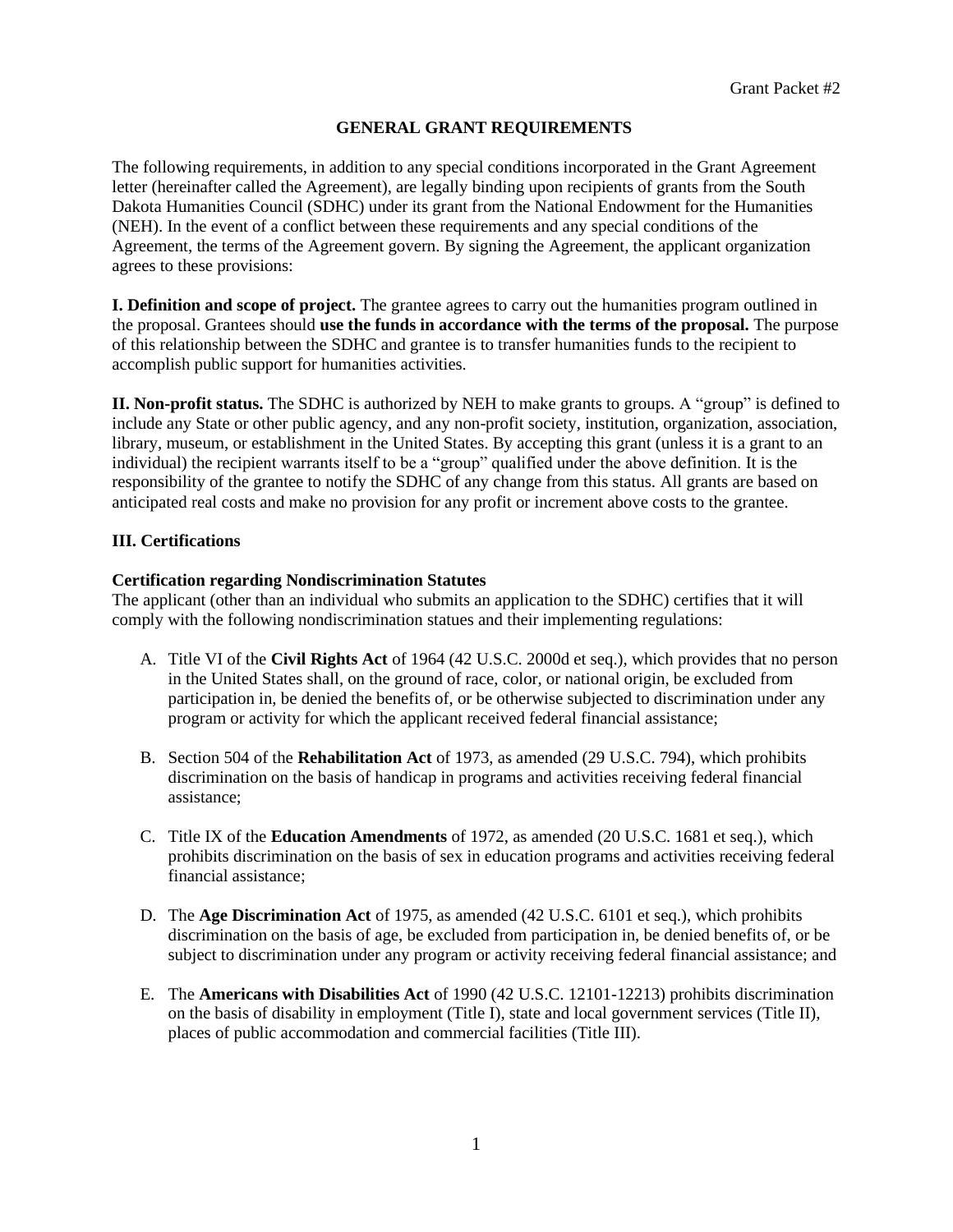# **Certification regarding Lobbying**

- A. No Federal appropriated funds have been paid or will be paid, by or on behalf of the undersigned, to any person for influencing or attempting to influence an officer or employee of an agency, a Member of Congress, an officer or employee of Congress, or an employee of a Member of Congress in connection with the awarding of any Federal contract, the making of any Federal grant, the making of any Federal loan, the entering into of any cooperative agreement, and the extension, continuation, renewal, amendment, or modification of any Federal contract, grant, loan, or cooperative agreement.
- B. If any funds other than Federal appropriated funds have been paid or will be paid to any person for influencing or attempting to influence an officer or employee of any agency, a Member of Congress, an officer or employee of Congress, or an employee of a Member of Congress in connection with this Federal contract, grant, loan, or cooperative agreement, the undersigned shall complete and submit Standard Form-LLL, ''Disclosure of Lobbying Activities,'' in accordance with its instructions.
- C. The undersigned shall require that the language of this certification be included in the award documents for all subawards at all tiers (including subcontracts, subgrants, and contracts under grants, loans, and cooperative agreements) and that all subrecipients shall certify and disclose accordingly. This certification is a material representation of fact upon which reliance was placed when this transaction was made or entered into. Submission of this certification is a prerequisite for making or entering into this transaction imposed by section 1352, title 31, U.S. Code. Any person who fails to file the required certification shall be subject to a civil penalty of not less than \$10,000 and not more than \$100,000 for each such failure.
- D. If any funds have been paid or will be paid to any person for influencing or attempting to influence an officer or employee of any agency, a Member of Congress, an officer or employee of Congress, or an employee of a Member of Congress in connection with this commitment providing for the United States to insure or guarantee a loan, the undersigned shall complete and submit Standard Form-LLL, "Disclosure of Lobbying Activities," in accordance with its instructions. Submission of this statement is a prerequisite for making or entering into this transaction imposed by section 1352, title 31, U.S. Code. Any person who fails to file the required statement shall be subject to a civil penalty of not less than \$10,000 and not more than \$100,000 for each such failure.

**Certification regarding Debarment, Suspension, Ineligibility and Voluntary Exclusion**—Applicant Transactions (45 CFR 1169)

- A. The applicant certifies, by submission of this proposal, that neither it nor its principals is presently debarred, suspended, proposed for debarment, declared ineligible, or voluntarily excluded from participation in this transaction by any federal department or agency. The *OMB Guidelines to Agencies on Governmentwide Debarment and Suspension (Nonprocurement)*  contained in 2 CFR Parts 180 and 3369 apply to this award.
- B. Where the applicant is unable to certify to any of the statements in the certification, such prospective applicant shall attach an explanation to the grant proposal.

**IV. Cash requests.** After we receive your signed contract letter, we will mail the first installment of the grant award (90%) to your fiscal agent. The remaining balance (10%) will be sent after the approval of your final financial and evaluation reports.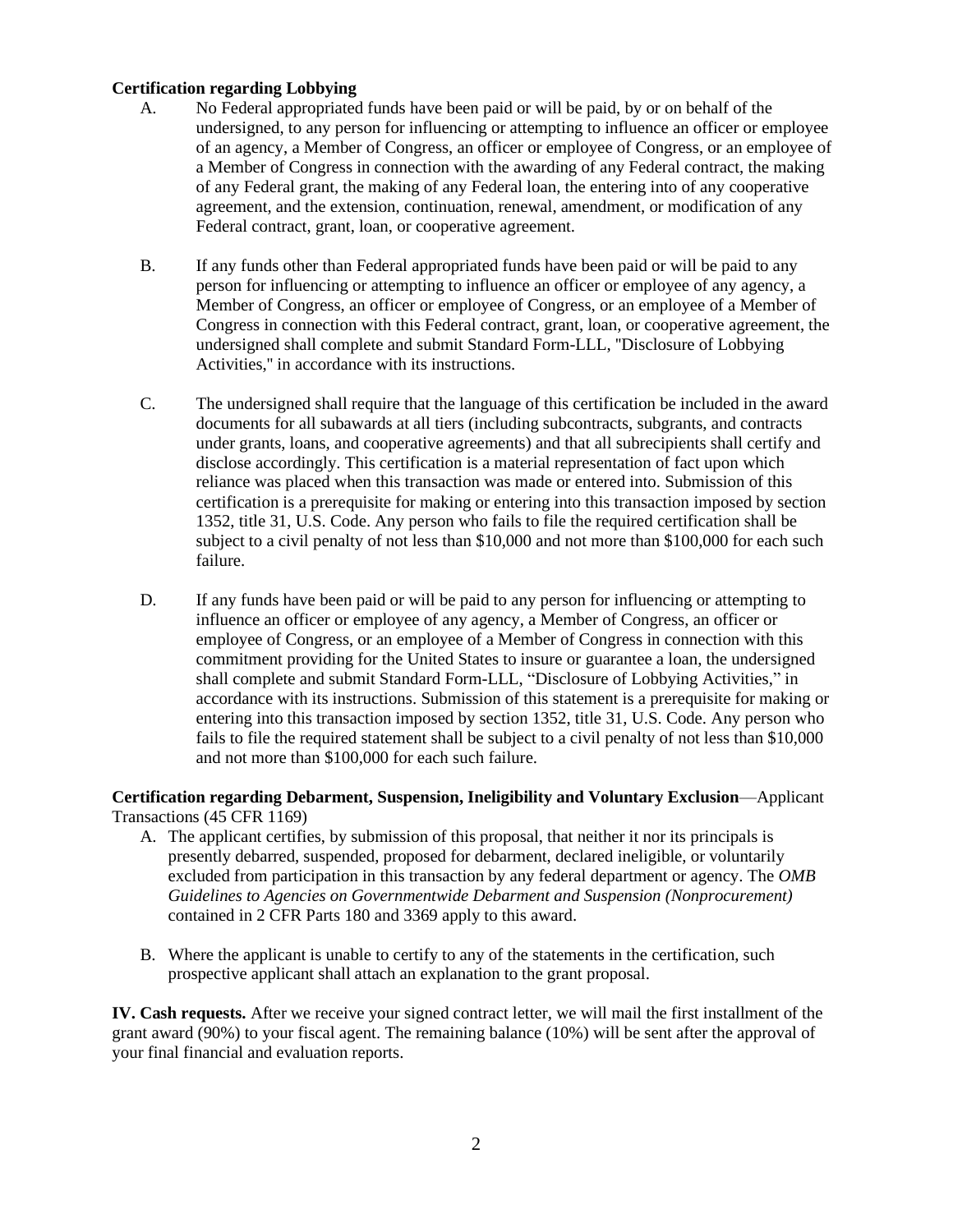**V. Limitations on the use of grant funds.** Grant funds may be expended only for project purposes, activities, and resource personnel set forth in the narrative and budget as originally approved or subsequently amended. Grantees may transfer funds among direct cost categories other than training, provided the scope or objectives of the project have not changed. **Proposed amendments beyond the initial award, and/or program changes, must be submitted by the grantee's authorizing official for written approval from the SDHC. Grantees must seek approval for budget changes that involve the addition or deletion of budget items, the inclusion of costs that were specifically disallowed by the terms of the grant award, or the transfer of funds allotted for training purposes such as participant stipends and fellowship awards.**

Commitment of grant funds, and of such matching funds as are required, must be incurred during the grant period. Such commitments relate to goods or services provided and used within the grant period. Funds remaining uncommitted at the termination of the grant period must be returned with the final financial report by check payable to the SDHC.

**VI. Project income.** All income earned by the grantee as a result of conducting a grant project (sale of publications, registration fees, service charges, etc.) must be accounted for and used by the grantee to offset the grantee's total allowable costs on a funded project to determine net allowable costs, use as income allocated to the grantee's cost share, or cover additional project costs. Income earned after the project completion date is to be paid by the grantee to the SDHC proportionate to the council's funding of the project. Grantees receiving funds for media programs that have the potential of making a profit must sign a separate media agreement with SDHC. This provides that a percentage of the net profits on sales are paid to SDHC, not exceeding the amount granted by the Council to support the project.

**VII. Non-allowable costs to grant funds.** Only those costs set forth on the approved project budget are allowable. The following list of such special items is not intended to be a comprehensive statement of all non-allowable costs. In the event of a conflict between the general standard below and any special provisions in the grant letter, the special provisions should govern.

- A. **Capital items.** Using SDHC funding for capital items such as land, buildings, automotive equipment, office equipment, etc. are not allowed. Generally, no permanent supplies or equipment may be purchased with grant funds.
- B. **Entertainment.** Costs incurred for amusement, social activities, entertainment, and any related items such as meals, lodging, transportation, and gratuities are unallowable.
- C. **Excessive printing and duplication.** Grant funds shall not be used for printing or duplication of large numbers of copies unless it is a necessary part of the proposal authorized.

**VIII. Allowable Costs.** The allowability of costs and cost allocation methods for work performed under an NEH general support grant to a state humanities council shall be determined in accordance with OMB Circular A-122, *Cost Principles for Nonprofit Organizations* (2 CFR Part 230). When funds are regranted by a council, one of the following sets of cost principles will apply:

- A. **OMB Circular A-21 (2 CFR Part 220)** for awards to public and private institutions of higher education.
- B. **OMB Circular A-122 (2 CFR Part 230)** for awards to nonprofit organizations that are not institutions of higher education.
- C. **OMB Circular A-87 (2 CFR Part 225)** for awards to state, local, and federally recognized Indian tribal governments.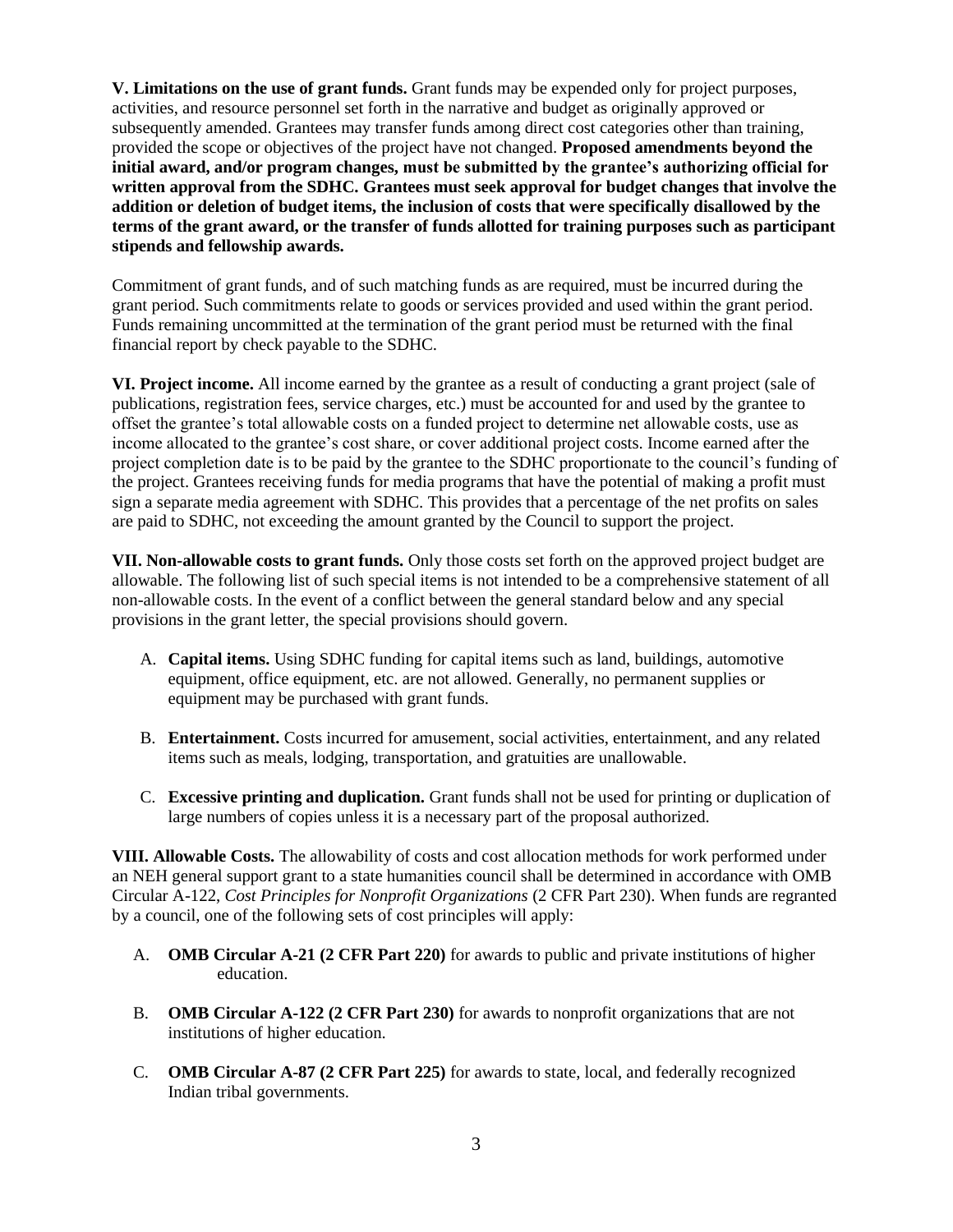**IX. Indirect Costs.** SDHC will honor valid federally negotiated indirect cost agreements (NICRA) for Project Administration if the applicant organization can provide a copy of the NICRA for review along with the application. This NICRA must be current, not expired, and the effective date for the rate must be applicable to the period of the grant. NEH activities most regularly fall within "Other Sponsored Activities" under the "Applicable To" column on the NICRA. Applicant organizations may not apply a research rate to their indirect costs. If an event is scheduled to occur off campus, the applicant organization is advised to read the definition of "off campus" that is provided in their individual rate agreement, since this definition varies and is sometimes very specific.

If the applicant organization chooses to not use the full indirect cost rate, as an SDHC expense, or to waive the indirect cost rate, they may include this as a cash contribution. The grantee in turn stipulates that the amount provided as a cash contribution is in keeping with its normal procedures for computing such costs.

If the applicant organization does not have a NICRA, they may elect to include no more than 10% of the SDHC subtotal for Project Administration.

**X. Grant accounting, records, and reports.** The grantee shall maintain separate records and accounts for the grant consistent with generally accepted accounting principles and shall provide for fiscal control and accounting procedures necessary to assure proper disbursement of and accounting for grant funds. Accounts and supporting documentation relating to expenditures shall be adequate to permit an accurate and expeditious audit.

### **If project scholars and/or other personnel are employees of the applicant organization, the stipend awarded to them must be documented separately from their regular pay. Furthermore, if documentation is shown through a line item on a pay stub, any sensitive employee information should be redacted before submitting the document.**

The grantee shall maintain records to demonstrate that matching contributions are not less than the amount proposed in the application. The amount of grantee contributions is subject to audit. Maintenance of objective evidence of in-kind contributions regarding both type and value is required. A form for recording in-kind contributions will be furnished to grantees with these requirements. These in-kind records should be maintained for audit as though they were records of cash disbursements.

### **At the conclusion of the grant period, grantees must submit a final financial report with all supporting financial documents, several sets of evaluations, and any promotional and supporting material related to the grant project. Budget and evaluation forms will be provided by the SDHC. If clarification is needed, please call our office at 605-688-6113 or email melinda@sdhumanities.org.**

The SDHC may inspect and audit the grantee's financial accounts and records, payroll, vouchers, invoices, and bills, or may designate a qualified person to do so on its behalf, at any time during reasonable business hours and with such frequency as may be deemed necessary. Inspection and audit may include pre-disbursement visits to determine the adequacy of the grantee's accounting system. In addition, NEH and the United States General Accounting Office may conduct inspections and audits when and to the extent deemed advisable.

Financial records (including all supporting documentation) must be kept on file for a minimum of three years following the submission of the final financial report for the grant. The required retention period may be extended by written notification from either the SDHC or NEH.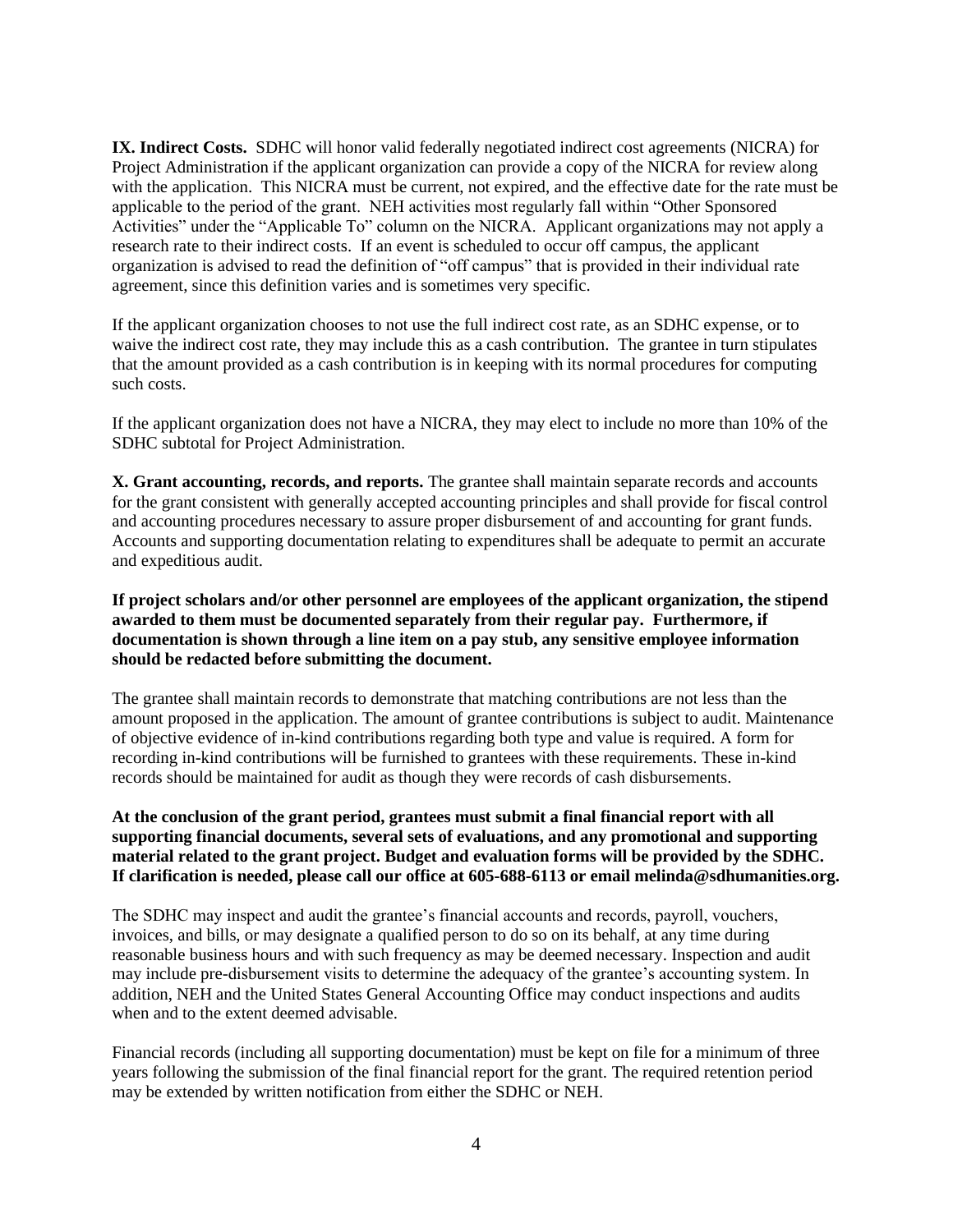**PLEASE NOTE:** *It is intended that the Final Financial Report enclosed with these conditions will be adhered to by all grantees administering their grant from the SDHC.*

**XI. Visitation.** SDHC may evaluate any project by visitation by its staff, members, or duly appointed evaluators. The grantee shall provide brochures, programs, and similar publicity to the Executive Director of the SDHC for distribution to such evaluators. Registration fees and other charges for SDHC funded programs must be waived for SDHC members, staff, and other evaluators.

**XII. Credit to SDHC and NEH.** In all publicity including brochures, fliers, news releases, and other announcements, **the grantee shall specify that the program is funded by a grant from the South Dakota Humanities Council, an affiliate of the National Endowment for the Humanities.** 

**XIII. Insurance.** SDHC undertakes no responsibility for members of grantee's staff (full or part-time); consultants, instructors, or others hired on an honorarium basis; members of audiences at events funded by the grant; premises or property occupied by the grantee or used by it for events included in the project; or any other person or property involved in the grant. The grantee undertakes to make necessary provision for appropriate insurance coverage.

**XIV. Equipment and title to property.** Title to equipment purchased with SDHC funds will be vested in the grantee organization subject to the condition that the grantee continues to use the equipment for the purposes of activities in the humanities, and subject to SDHC's right to request title and possession (to the extent of its contribution toward the purchase price) within 120 days following the close of the grant period.

**XV. Collection of information.** The grantee may collect information from the public in connection with a research or other general purpose project on its own initiative. The grantee must not, without prior approval from the grantor, in any way, represent that the information is being collected by or for the SDHC or NEH.

**XVI. Publication and acknowledgment of funds.** The grantee may publish the results of grant activity provided that such publications (written, visual, or sound) contain an acknowledgment of the SDHC and NEH grant support. Publications must include in an appropriate place the statement that "The findings, conclusions, etc. may not necessarily represent the view of either the South Dakota Humanities Council or the National Endowment for the Humanities." At least three copies of such publications must be furnished to the SDHC. In cases where the expense of such copies would be high, the Council will provide suitable recompense. Any tangible result of grant activity (productions, displays, exhibits, etc.) must bear an acknowledgment of support by SDHC and NEH.

**XVII. Copyright, Patents, and Rights to Data.** The grantee may copyright any work that is subject to copyright and was developed or for which ownership was purchased under a grant or contract. The NEH reserves for federal government purposes a royalty-free, non-exclusive, and irrevocable license to reproduce, publish, or otherwise use the work, and authorize others to reproduce, publish, or otherwise use the work.

Grantees are subject to any applicable regulations governing patents and inventions, including government-wide regulations issued by the Department of Commerce at 37 CFR 404.14. Copies of the standard patent rights clause may be obtained by writing to the SDHC offices in Brookings.

The SDHC and NEH shall have unlimited rights to data first produced under a grant, as specified in the terms of this condition, except as provided in the first paragraph in this section. They also reserve the right to receive, reproduce, publish, or otherwise use such data for federal purposes.